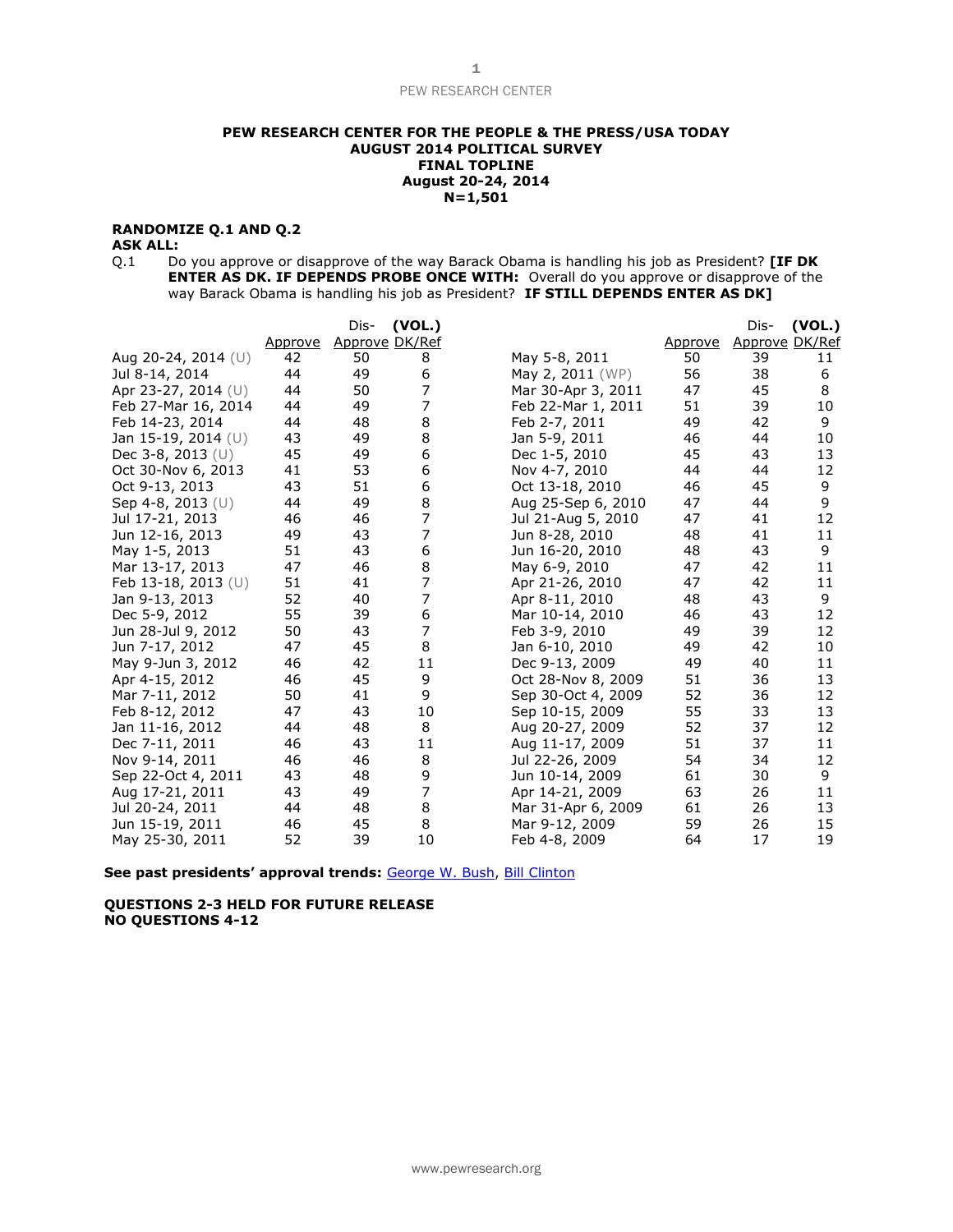# **ASK ALL:**

Thinking about some issues…

| Q.13 | Do you approve or disapprove of the way Barack Obama is handling [INSERT ITEM, RANDOMIZE] |
|------|-------------------------------------------------------------------------------------------|
|      | How about [NEXT ITEM]? [REPEAT INTRODUCTION AS NECESSARY]                                 |

|                                                                                                                                                                                                                                                                                                                                                            | Approve                                                                                            | Disapprove                                                                                         | (VOL.)<br>DK/Ref                                                                  |
|------------------------------------------------------------------------------------------------------------------------------------------------------------------------------------------------------------------------------------------------------------------------------------------------------------------------------------------------------------|----------------------------------------------------------------------------------------------------|----------------------------------------------------------------------------------------------------|-----------------------------------------------------------------------------------|
| a. The economy<br>Aug 20-24, 2014 (U)<br>Jul 8-14, 2014<br>Dec 3-8, 2013 $(U)$<br>Oct 30-Nov 6, 2013<br>Sep 4-8, 2013 (U)<br>Jun 12-16, 2013<br>Feb 13-18, 2013 (U)<br>Mar 7-11, 2012<br>Jan 11-16, 2012<br>Nov 9-14, 2011<br>Aug 17-21, 2011<br>May 2, 2011<br>Mar 30-Apr 3, 2011<br>Jan 6-9, 2011<br>Jun 16-20, 2010<br>May 6-9, 2010<br>Apr 21-26, 2010 | 39<br>40<br>42<br>31<br>43<br>44<br>40<br>43<br>38<br>35<br>34<br>40<br>39<br>42<br>43<br>41<br>38 | 55<br>56<br>53<br>65<br>52<br>50<br>56<br>53<br>59<br>58<br>60<br>55<br>56<br>51<br>51<br>51<br>54 | 6<br>4<br>5<br>3<br>5<br>5<br>4<br>4<br>4<br>6<br>6<br>4<br>6<br>7<br>5<br>8<br>8 |
| Mar 10-14, 2010<br>Jan 6-10, 2010<br>Oct 28-Nov 8, 2009<br>Jul 22-26, 2009<br>Jun 10-14, 2009<br>Apr 14-21, 2009<br>Feb 4-8, 2009<br>b.<br>The nation's immigration policy                                                                                                                                                                                 | 41<br>42<br>42<br>38<br>52<br>60<br>56                                                             | 52<br>51<br>52<br>53<br>40<br>33<br>24                                                             | 7<br>7<br>5<br>9<br>8<br>7<br>20                                                  |
| Aug 20-24, 2014 (U)<br>Oct 30-Nov 6, 2013<br>Jun 12-16, 2013<br>Feb 13-18, 2013 (U)<br>Nov 9-14, 2011<br>Jan 6-9, 2011<br>Jun 16-20, 2010<br>May 6-9, 2010<br>Apr 21-26, 2010<br>Jan 6-10, 2010<br>Oct 28-Nov 8, 2009                                                                                                                                      | 31<br>32<br>43<br>44<br>32<br>35<br>33<br>25<br>29<br>30<br>31                                     | 61<br>60<br>47<br>43<br>49<br>50<br>54<br>54<br>47<br>50<br>48                                     | 7<br>7<br>11<br>13<br>20<br>16<br>12<br>21<br>24<br>21<br>21                      |
| <b>QUESTION 13c PREVIOUSLY RELEASED</b>                                                                                                                                                                                                                                                                                                                    |                                                                                                    |                                                                                                    |                                                                                   |
| The situation involving Russia and Ukraine<br>d.<br>Aug 20-24, 2014 (U)                                                                                                                                                                                                                                                                                    | 35                                                                                                 | 52                                                                                                 | 14                                                                                |

**TREND FOR COMPARISON:** *Do you approve or disapprove of the way the Obama administration is handling the situation involving Russia and Ukraine?* 30 44 26

| е. | The nation's policy toward Israel |    |    |    |
|----|-----------------------------------|----|----|----|
|    | Aug 20-24, 2014 $(U)$             | 37 | 48 | 15 |
|    | Jun 12-16, 2013                   | 41 | 39 | 20 |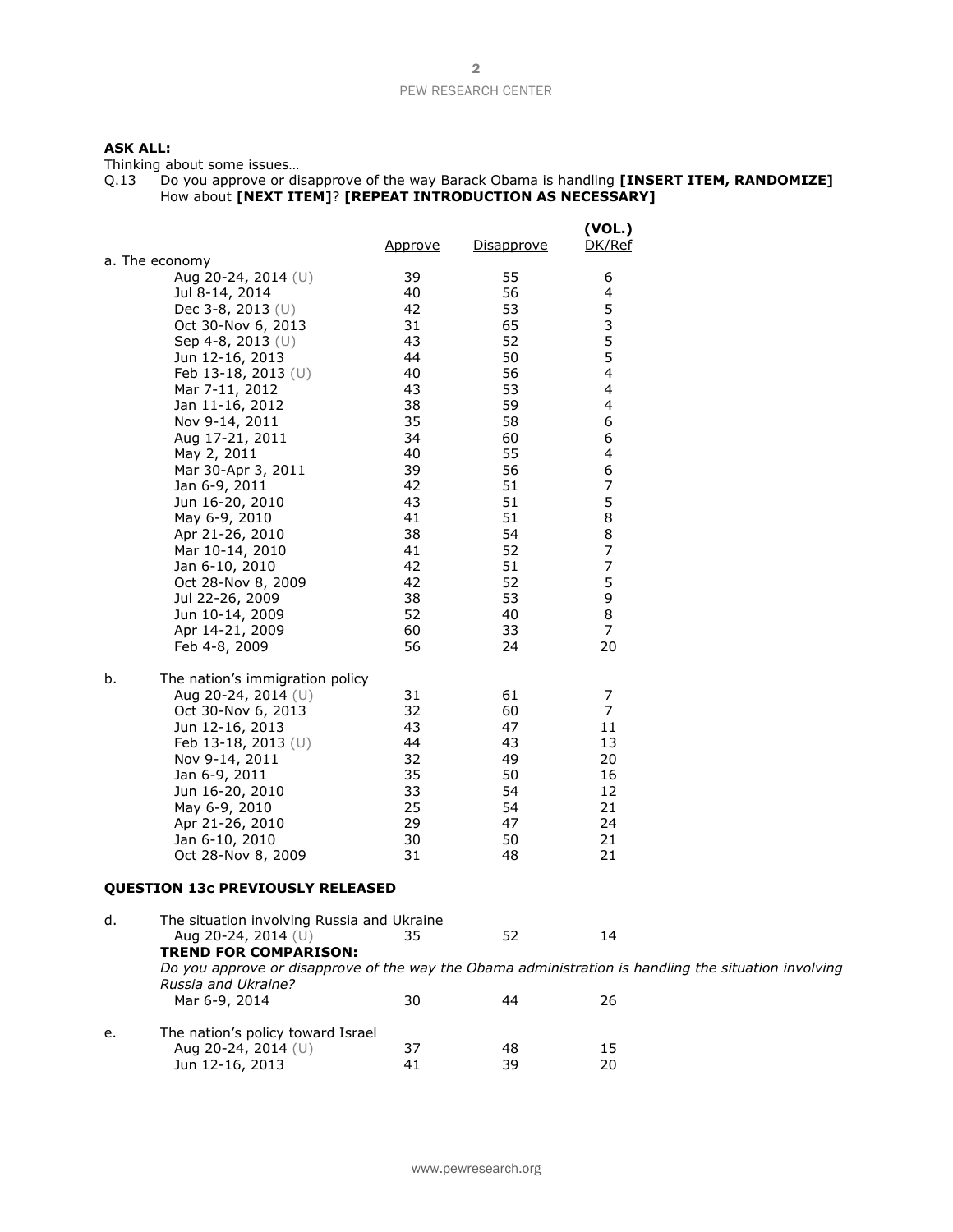## **Q.13 CONTINUED…**

|    |                       |         |            | (VOL.) |
|----|-----------------------|---------|------------|--------|
|    |                       | Approve | Disapprove | DK/Ref |
| f. | The situation in Iraq |         |            |        |
|    | Aug 20-24, 2014 (U)   | 35      | 56         | 9      |
|    | Jul 8-14, 2014        | 35      | 54         | 11     |
|    | Jan 6-9, 2011         | 46      | 41         | 12     |
|    | Jun 16-20, 2010       | 45      | 44         | 11     |
|    | Jan 6-10, 2010        | 45      | 44         | 10     |
|    | Oct 28-Nov 8, 2009    | 41      | 48         | 12     |
|    | Jul 22-26, 2009       | 47      | 38         | 15     |

## **ASK ALL:**

Now, thinking about foreign policy and national security…

Q.14 Do you think Barack Obama is too tough, not tough enough or about right in his approach to foreign policy and national security issues?

| Aug 20-24 |                           |      |      |      | Oct 30-Nov 6 Sept 13-16 Apr 21-26 Oct 28-Nov 8 June 10-14 |      |
|-----------|---------------------------|------|------|------|-----------------------------------------------------------|------|
| 2014      |                           | 2013 | 2012 | 2010 | 2009                                                      | 2009 |
| 3         | Too tough                 |      |      |      |                                                           |      |
| 54        | Not tough enough          | 51   | 41   | 47   | 47                                                        | 38   |
| 36        | About right               | 37   | 42   | 41   | 43                                                        | 51   |
|           | Don't know/Refused (VOL.) |      | 15   | 10   |                                                           |      |

#### **NO QUESTIONS 15-20, 23, 26-29, 37, 39, 41-48 QUESTIONS THOUGHT, 21-22, 24-25 PREVIOUSLY RELEASED QUESTIONS 30-36, 38, 40 HELD FOR FUTURE RELEASE**

# **RANDOMIZE Q.49 AND Q.50**

**ASK ALL:**

Q.49 Do you think we live in a safer world now than we did several years ago, a more dangerous world, or have things not changed very much?

|           |                           | (Gallup/CNN/USA Today) |
|-----------|---------------------------|------------------------|
| Aug 20-24 |                           | March                  |
| 2014      |                           | 1993                   |
|           | Safer world               | 19                     |
| 65        | More dangerous world      | 58                     |
| 27        | Not changed very much     | 22                     |
|           | Don't know/Refused (VOL.) |                        |

## **RANDOMIZE Q.49 AND Q.50**

# **ASK ALL:**

Q.50 Do you think the United States plays a more important and powerful role as a world leader today compared to 10 years ago, a less important role, or about as important a role as a world leader as it did 10 years ago?

|                       | More      | Less      | As        | (VOL.) |
|-----------------------|-----------|-----------|-----------|--------|
|                       | important | important | important | DK/Ref |
| Aug 20-24, 2014 $(U)$ | 15        | 48        | 34        |        |
| Oct 30-Nov 6, 2013    | 17        | 53        | 27        |        |
| Oct 28-Nov 8, 2009    | 25        | 41        | 30        |        |
| July, 2004            | 45        | 20        | 31        | 4      |
| Early September, 2001 | 33        | 26        | 38        |        |
| September, 1997       | 35        | 23        | 40        |        |
| December, 1994        | 40        | 27        | 29        | 4      |
| October, 1993         | 37        | 26        | 33        |        |
| September, 1993       | 37        | 30        | 31        |        |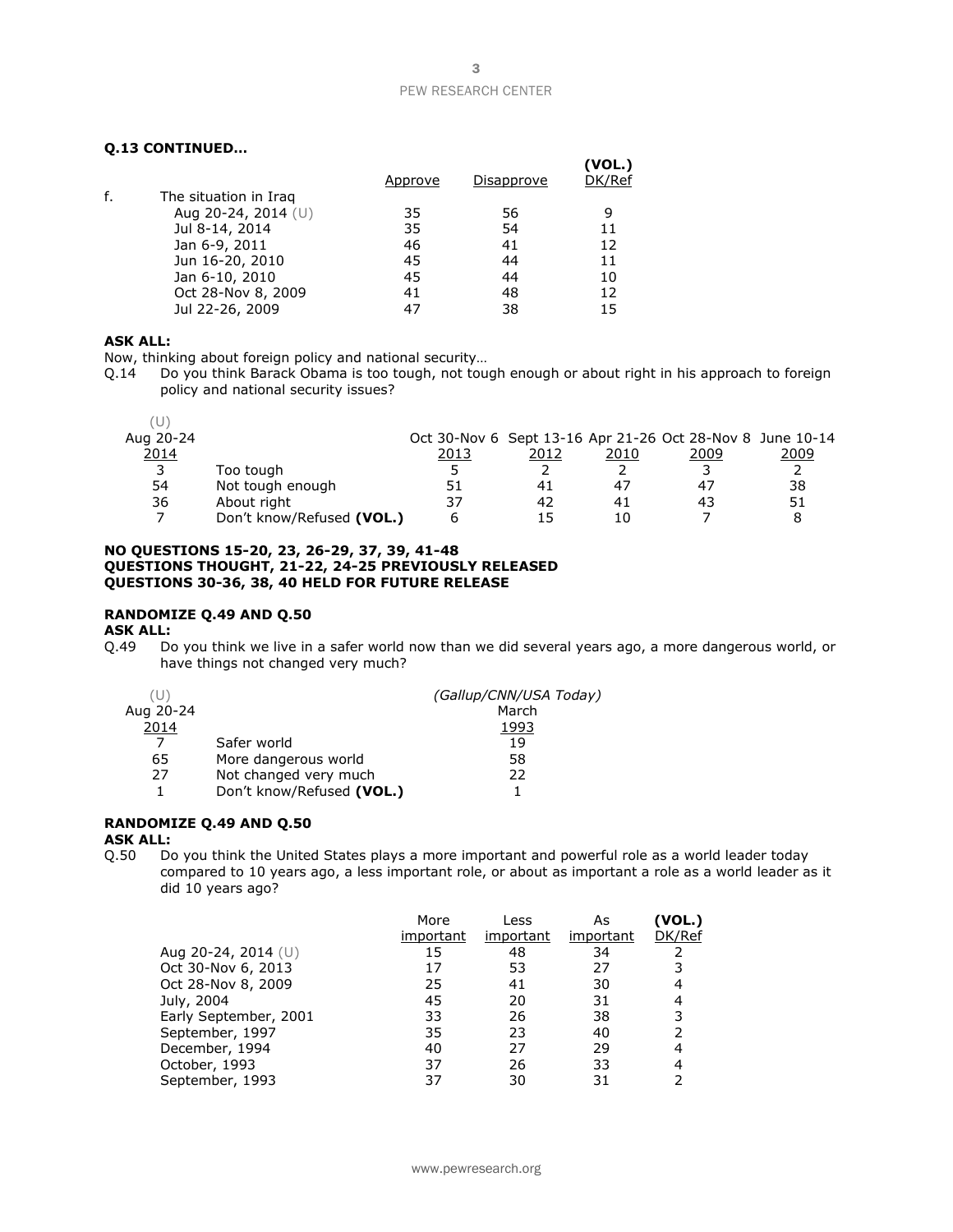## **Q.50 CONTINUED…**

| More      | Less      | As        | (VOL.) |
|-----------|-----------|-----------|--------|
| important | important | important | DK/Ref |
| 37        | 35        | 24        | 4      |
| 41        | 26        | 29        | 4      |
| 27        | 25        | 44        | 5      |
| 29        | 41        | 24        | 6      |
| 28        | 39        | 27        | 6      |
|           |           |           |        |

# **NO QUESTION 51**

# **ASK ALL:**<br>0.52

In terms of solving world problems, does the United States do too much, too little, or the right amount in helping solve world problems?

|           |                                   |              | (GA    |
|-----------|-----------------------------------|--------------|--------|
| Aug 20-24 |                                   | Oct 30-Nov 6 | Summer |
| 2014      |                                   | 2013         | 2002   |
| 39        | Does too much                     | 51           | 47     |
| 31        | Does too little                   | 17           | 17     |
| 24        | Does right amount                 | 28           | 31     |
| $\ast$    | United States does nothing (VOL.) |              | $\ast$ |
| 5         | Don't know/Refused (VOL.)         |              |        |
|           |                                   |              |        |

#### **NO QUESTION 53**

### **ASK ALL:**

Q.54 I'd like your opinion about some possible international concerns for the U.S. Do you think that **[INSERT ITEM; RANDOMIZE]** is a major threat, a minor threat or not a threat to the well being of the United States? What about **[INSERT ITEM]? [READ THE ANSWER CHOICES AS NECESSARY AFTER THE FIRST TIME]**

|    |                                                  | Major<br>threat | Minor<br>threat | Not a<br><u>threat</u> | (VOL.)<br>DK/Ref |
|----|--------------------------------------------------|-----------------|-----------------|------------------------|------------------|
| a. | China's emergence as a world power               |                 |                 |                        |                  |
|    | Aug 20-24, 2014 $(U)$                            | 48              | 33              | 14                     | 5                |
|    | Oct 30-Nov 6, 2013                               | 54              | 31              | 11                     | 4                |
|    | May, $2012$ (C)                                  | 52              | 35              | 9                      | 5                |
|    | Oct 28-Nov 8, 2009                               | 53              | 30              | 10                     | 7                |
|    | Jun 10-14, 2009                                  | 52              | 31              | 11                     | 6                |
|    | Jan 7-11, 2009                                   | 46              | 36              | 13                     | 5                |
|    | September, 2008                                  | 48              | 35              | 11                     | 6                |
|    | Late May, 2008                                   | 50              | 31              | 10                     | 9                |
|    | February, 2006                                   | 47              | 34              | 12                     | 7                |
|    | Late October, 2005                               | 52              | 31              | 10                     | 7                |
|    | May, 2001                                        | 51              | 30              | 10                     | 9                |
|    | July, 1999                                       | 53              | 33              | 10                     | 4                |
| b. | Growing tension between Russia and its neighbors |                 |                 |                        |                  |
|    | Aug 20-24, 2014 (U)                              | 53              | 35              | 8                      | 5                |
|    | Oct 28-Nov 8, 2009                               | 38              | 44              | 9                      | 9                |
|    | Jan 7-11, 2009                                   | 37              | 48              | 8                      | $\overline{7}$   |
|    | September, 2008                                  | 44              | 41              | 10                     | 5                |
|    | <b>TRENDS FOR COMPARISON:</b>                    |                 |                 |                        |                  |
|    | Growing authoritarianism in Russia               |                 |                 |                        |                  |
|    | Oct 30-Nov 6, 2013                               | 32              | 41              | 13                     | 14               |
|    | Late May, 2008                                   | 24              | 46              | 12                     | 18               |
|    |                                                  |                 |                 |                        |                  |

<sup>1</sup> Surveys conducted December 1974 through November 1990 by the Chicago Council on Foreign Relations.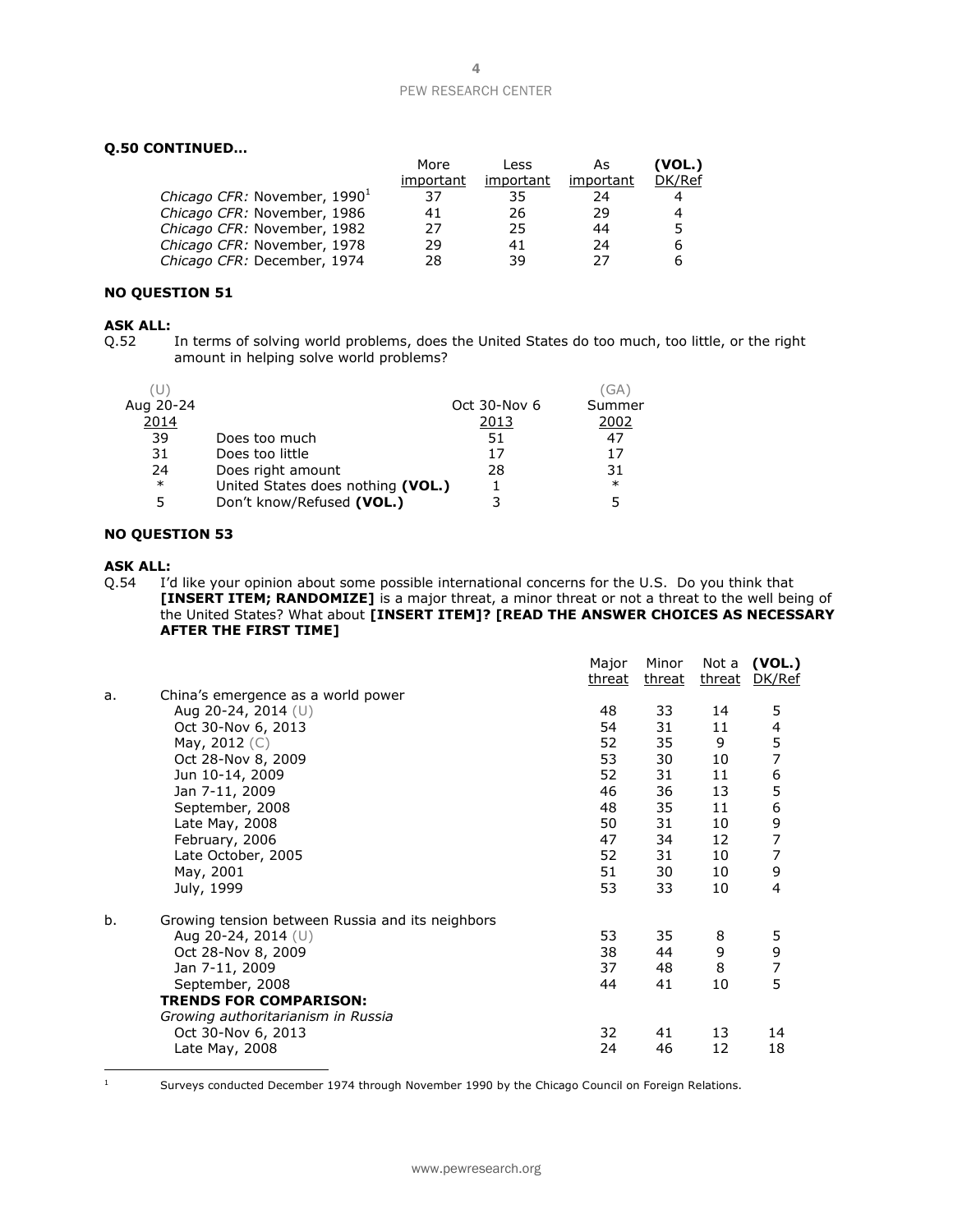**Q.54 CONTINUED...**

|    | Q.54 CONTINUED                                                                         |                       |                       |                       |                                            |
|----|----------------------------------------------------------------------------------------|-----------------------|-----------------------|-----------------------|--------------------------------------------|
|    | February, 2006                                                                         | Major<br>threat<br>22 | Minor<br>threat<br>45 | Not a<br>threat<br>16 | (VOL.)<br>DK/Ref<br>17                     |
|    | Late October, 2005<br>Political and economic instability in Russia                     | 23                    | 44                    | 13                    | 20                                         |
|    | May, 2001<br>July, 1999                                                                | 27<br>40              | 46<br>42              | 12<br>14              | 15<br>4                                    |
|    |                                                                                        |                       |                       |                       |                                            |
| c. | North Korea's nuclear program<br>Aug 20-24, 2014 (U)                                   | 57                    | 30                    | 9                     | 4                                          |
|    | Oct 30-Nov 6, 2013<br>May, 2012 (C)                                                    | 67<br>69              | 24<br>22              | 6<br>5                | 3                                          |
|    | Oct 28-Nov 8, 2009<br>June 10-14, 2009                                                 | 69<br>72              | 23<br>19              | 3<br>5                | 5557                                       |
|    | January 7-11, 2009                                                                     | 53                    | 32                    | 8                     |                                            |
|    | September, 2008<br>Late May, 2008                                                      | 55<br>55              | 33<br>32              | $\boldsymbol{7}$<br>7 | 5<br>6                                     |
|    | February, 2006<br>Late October, 2005                                                   | 60<br>66              | 27<br>24              | 6<br>4                | $\boldsymbol{7}$<br>6                      |
|    |                                                                                        |                       |                       |                       |                                            |
| d. | Iran's nuclear program<br>Aug 20-24, 2014 (U)                                          | 59                    | 28                    | 9                     | 4                                          |
|    | Oct 30-Nov 6, 2013<br>May, 2012 (C)                                                    | 68<br>70              | 23<br>21              | 5<br>4                | 3                                          |
|    | Oct 28-Nov 8, 2009                                                                     | 72                    | 20                    | 3<br>5                | $\frac{5}{6}$                              |
|    | June 10-14, 2009<br>January 7-11, 2009                                                 | 69<br>65              | 20<br>23              | 6                     | 5<br>$\begin{array}{c} 6 \\ 5 \end{array}$ |
|    | September, 2008<br>Late May, 2008                                                      | 60<br>62              | 29<br>25              | 6<br>8                | 5                                          |
|    | February, 2006                                                                         | 65<br>61              | 24<br>27              | 5<br>5                | 6<br>7                                     |
|    | Late October, 2005                                                                     |                       |                       |                       |                                            |
| e. | Global climate change<br>Aug 20-24, 2014 (U)                                           | 48                    | 30                    | 20                    | 3                                          |
|    | Oct 30-Nov 6, 2013<br>May, 2012 (C)                                                    | 45<br>45              | 30<br>32              | 20<br>19              | 4<br>3                                     |
|    | Oct 28-Nov 8, 2009                                                                     | 44                    | 36                    | 15                    | 5                                          |
|    | <b>TREND FOR COMPARISON</b><br>Global environmental problems                           |                       |                       |                       |                                            |
|    | May, 2001                                                                              | 53                    | 32                    | 6                     | 9                                          |
| f. | The conflict between Israelis and Palestinians                                         | 48                    | 33                    | 13                    | 6                                          |
|    | Aug 20-24, 2014 (U)<br>June, 2009                                                      | 49                    | 35                    | 9                     | 6                                          |
|    | January, 2009                                                                          | 45                    | 40                    | 9                     | 6                                          |
| g. | The rapid spread of infectious diseases from country to country<br>Aug 20-24, 2014 (U) | 52                    | 40                    | 6                     | 2                                          |
|    | May, 2001                                                                              | 66                    | 26                    | 3                     | 5                                          |
|    | <b>ASK FORM 1 ONLY [N=757]:</b>                                                        |                       |                       |                       |                                            |
| h. | Islamic extremist groups like al Qaeda<br>Aug 20-24, 2014 (U)                          | 71                    | 19                    | 6                     | 3                                          |
|    | Oct 30-Nov 6, 2013<br>May, 2012 (C)                                                    | 75<br>70              | 18<br>21              | 4<br>4                | $\begin{array}{c} 3 \\ 5 \\ 3 \end{array}$ |
|    | Oct 28-Nov 8, 2009                                                                     | 76                    | 18                    | 2                     |                                            |
|    | June 10-14, 2009<br>January 7-11, 2009                                                 | 78<br>77              | 14<br>15              | 4<br>4                | $\overline{\mathbf{4}}$<br>$\overline{4}$  |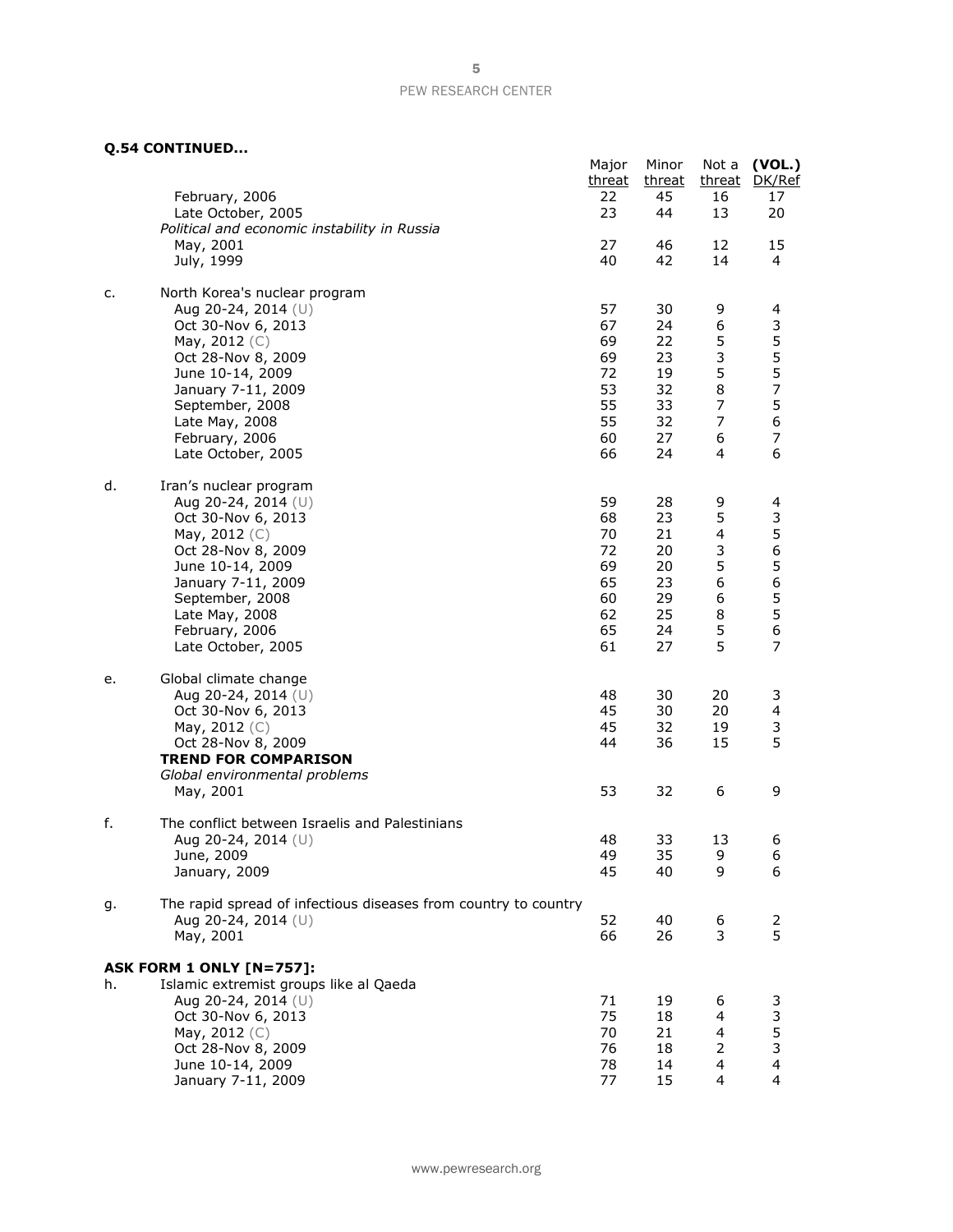## **Q.54 CONTINUED...**

|                                                                                    | Major  | Minor  |   | Not a <b>(VOL.)</b> |
|------------------------------------------------------------------------------------|--------|--------|---|---------------------|
|                                                                                    | threat | threat |   | threat DK/Ref       |
| September, 2008                                                                    | 72     | 21     | 3 | 4                   |
| Late May, 2008                                                                     | 72     | 18     | 4 | 6                   |
| ASK FORM 2 ONLY [N=744]:                                                           |        |        |   |                     |
| The Islamic militant group in Irag and Syria, known as ISIS<br>Aug 20-24, 2014 (U) | 67     | 21     |   | 6                   |
| NO QUESTIONS 55-59, 61, 64-65, 67-68, 71-76                                        |        |        |   |                     |
| <b>OUESTIONS 60, 62-63 PREVIOUSLY RELEASED</b>                                     |        |        |   |                     |

**QUESTIONS 66, 69-70 HELD FOR FUTURE RELEASE**

#### **ASK ALL:**

Q.77 Thinking about the long-term future of the Middle East, do you think militant forms of Islam will grow in influence or decline in influence?

(U)

Aug 20-24

 $\frac{2014}{63}$ 

- Grow in influence
- 25 Decline in influence
- 1 Stay about the same **(VOL.)**

11 Don't know/Refused **(VOL.)**

#### **NO QUESTIONS 78-84, 87-89 QUESTIONS 85-86, 90-91 PREVIOUSLY RELEASED**

#### **ASK ALL:**

PARTY In politics TODAY, do you consider yourself a Republican, Democrat, or independent? **ASK IF INDEP/NO PREF/OTHER/DK/REF (PARTY=3,4,5,9):**<br>PARTYLN As of today do you lean more to the Republican Pa

As of today do you lean more to the Republican Party or more to the Democratic Party?

|                      |                   |          |                        | (VOL.)         | (VOL.)  |                |            |      |
|----------------------|-------------------|----------|------------------------|----------------|---------|----------------|------------|------|
|                      |                   |          |                        | No             | Other   | (VOL.)         | Lean       | Lean |
|                      | <b>Republican</b> | Democrat | Independent preference |                | party   | DK/Ref         | <b>Rep</b> | Dem  |
| Aug 20-24, 2014      | 24                | 31       | 37                     | 4              | 1       | 4              | 15         | 16   |
| Jul 8-14, 2014       | 25                | 34       | 37                     | $\overline{2}$ | 1       | 1              | 16         | 15   |
| Apr 23-27, 2014      | 24                | 30       | 41                     | $\overline{2}$ | 1       | 2              | 18         | 17   |
| Jan 23-Mar 16, 2014  | 22                | 31       | 41                     | 3              | 1       | $\overline{2}$ | 17         | 17   |
| Feb 14-23, 2014      | 22                | 32       | 39                     | 4              | 1       | 2              | 14         | 17   |
| Jan 15-19, 2014      | 21                | 31       | 41                     | 3              | 1       | 2              | 18         | 16   |
| Dec 3-8, 2013        | 24                | 34       | 37                     | 3              | $\ast$  | 2              | 17         | 15   |
| Oct 30-Nov 6, 2013   | 24                | 32       | 38                     | 4              | $\ast$  | 2              | 16         | 14   |
| Oct 9-13, 2013       | 25                | 32       | 37                     | 3              | 1       | 3              | 16         | 18   |
| Sep 4-8, 2013        | 26                | 32       | 38                     | 3              | 1       | 1              | 17         | 15   |
| Jul 17-21, 2013      | 19                | 29       | 46                     | 3              | $\ast$  | 2              | 19         | 18   |
| <b>Yearly Totals</b> |                   |          |                        |                |         |                |            |      |
| 2013                 | 23.9              | 32.1     | 38.3                   | 2.9            | .5      | 2.2            | 16.0       | 16.0 |
| 2012                 | 24.7              | 32.6     | 36.4                   | 3.1            | .5      | 2.7            | 14.4       | 16.1 |
| 2011                 | 24.3              | 32.3     | 37.4                   | 3.1            | .4      | 2.5            | 15.7       | 15.6 |
| 2010                 | 25.2              | 32.7     | 35.2                   | 3.6            | .4      | 2.8            | 14.5       | 14.1 |
| 2009                 | 23.9              | 34.4     | 35.1                   | 3.4            | .4      | 2.8            | 13.1       | 15.7 |
| 2008                 | 25.7              | 36.0     | 31.5                   | 3.6            | .3      | 3.0            | 10.6       | 15.2 |
| 2007                 | 25.3              | 32.9     | 34.1                   | 4.3            | $\cdot$ | 2.9            | 10.9       | 17.0 |
| 2006                 | 27.8              | 33.1     | 30.9                   | 4.4            | .3      | 3.4            | 10.5       | 15.1 |
| 2005                 | 29.3              | 32.8     | 30.2                   | 4.5            | .3      | 2.8            | 10.3       | 14.9 |
| 2004                 | 30.0              | 33.5     | 29.5                   | 3.8            | $\cdot$ | 3.0            | 11.7       | 13.4 |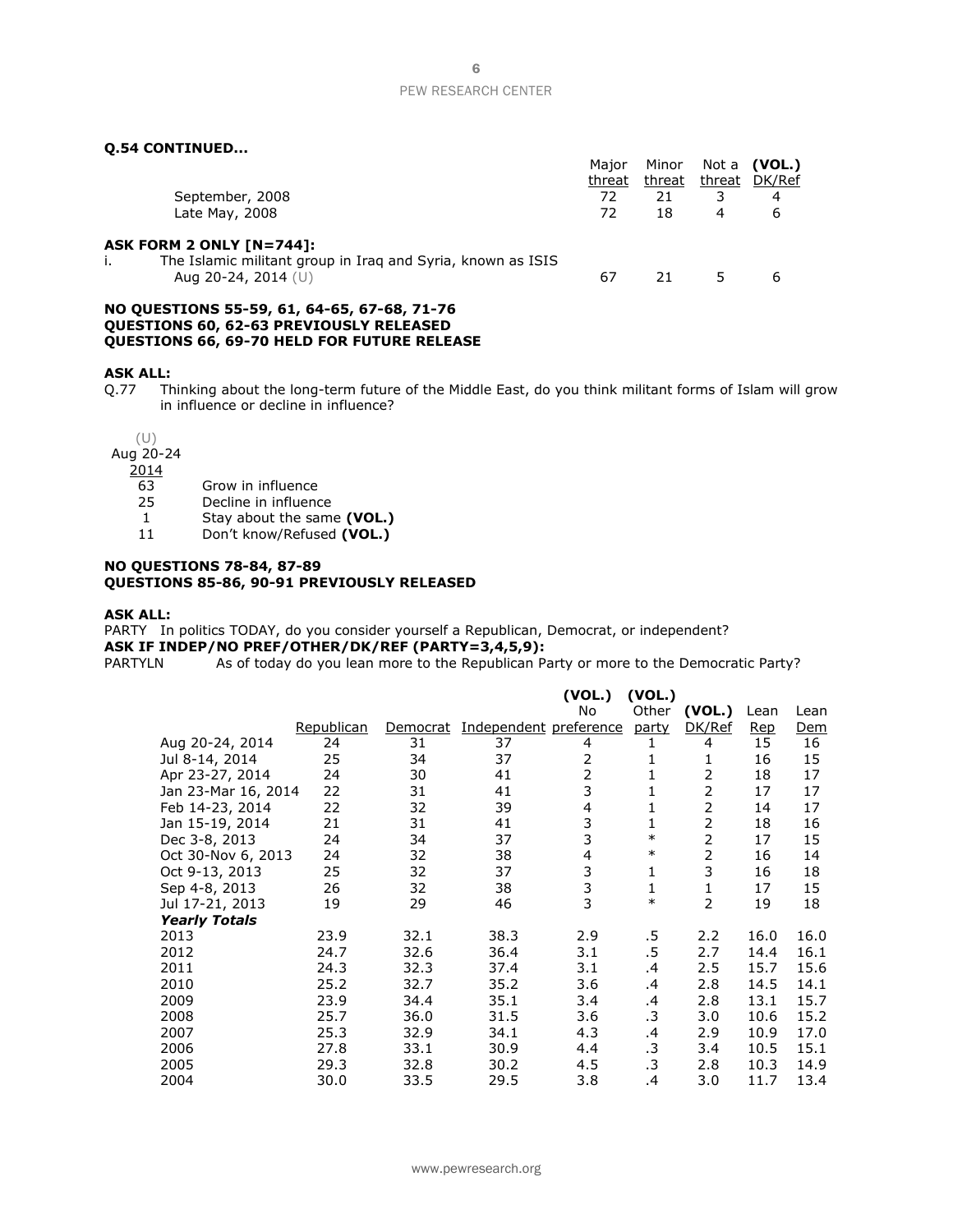## **PARTY/PARTYLN CONTINUED…**

|                   |            |          |                        |         |              | (VOL.) (VOL.) |      |      |
|-------------------|------------|----------|------------------------|---------|--------------|---------------|------|------|
|                   |            |          |                        | No      | Other        | (VOL.)        | Lean | Lean |
|                   | Republican | Democrat | Independent preference |         | party        | DK/Ref        | Rep  | Dem  |
| 2003              | 30.3       | 31.5     | 30.5                   | 4.8     | .5           | 2.5           | 12.0 | 12.6 |
| 2002              | 30.4       | 31.4     | 29.8                   | 5.0     | .7           | 2.7           | 12.4 | 11.6 |
| 2001              | 29.0       | 33.2     | 29.5                   | 5.2     | .6           | 2.6           | 11.9 | 11.6 |
| 2001 Post-Sept 11 | 30.9       | 31.8     | 27.9                   | 5.2     | .6           | 3.6           | 11.7 | 9.4  |
| 2001 Pre-Sept 11  | 27.3       | 34.4     | 30.9                   | 5.1     | .6           | 1.7           | 12.1 | 13.5 |
| 2000              | 28.0       | 33.4     | 29.1                   | 5.5     | .5           | 3.6           | 11.6 | 11.7 |
| 1999              | 26.6       | 33.5     | 33.7                   | 3.9     | .5           | 1.9           | 13.0 | 14.5 |
| 1998              | 27.9       | 33.7     | 31.1                   | 4.6     | .4           | 2.3           | 11.6 | 13.1 |
| 1997              | 28.0       | 33.4     | 32.0                   | 4.0     | .4           | 2.3           | 12.2 | 14.1 |
| 1996              | 28.9       | 33.9     | 31.8                   | 3.0     | .4           | 2.0           | 12.1 | 14.9 |
| 1995              | 31.6       | 30.0     | 33.7                   | 2.4     | .6           | 1.3           | 15.1 | 13.5 |
| 1994              | 30.1       | 31.5     | 33.5                   | 1.3     | $- -$        | 3.6           | 13.7 | 12.2 |
| 1993              | 27.4       | 33.6     | 34.2                   | 4.4     | 1.5          | 2.9           | 11.5 | 14.9 |
| 1992              | 27.6       | 33.7     | 34.7                   | $1.5\,$ | $\mathbf{0}$ | 2.5           | 12.6 | 16.5 |
| 1991              | 30.9       | 31.4     | 33.2                   | 0       | 1.4          | 3.0           | 14.7 | 10.8 |
| 1990              | 30.9       | 33.2     | 29.3                   | 1.2     | 1.9          | 3.4           | 12.4 | 11.3 |
| 1989              | 33         | 33       | 34                     |         |              |               |      | --   |
| 1987              | 26         | 35       | 39                     |         |              |               |      |      |
|                   |            |          |                        |         |              |               |      |      |

#### **ASK REPUBLICANS AND REPUBLICAN LEANERS ONLY (PARTY=1 OR PARTYLN=1):**

TEAPARTY3 From what you know, do you agree or disagree with the Tea Party movement, or don't you have an opinion either way?

# **BASED ON REPUBLICANS AND REPUBLICAN LEANERS [N=608]**

|                          |       |          |            | (VOL.)         |                | <b>Not</b>     |
|--------------------------|-------|----------|------------|----------------|----------------|----------------|
|                          |       |          | No opinion | Haven't        | (VOL.)         | heard of/      |
|                          | Agree | Disagree | either way | heard of       | Refused        | D <sub>K</sub> |
| Aug 20-24, 2014          | 34    | 10       | 53         | $\ast$         | 2              | $-1$           |
| Jul 8-14, 2014           | 35    | 12       | 50         | 2              | 1              |                |
| Apr 23-27, 2014          | 33    | 11       | 54         | 1              | 1              |                |
| Jan 23-Mar 16, 2014      | 37    | 11       | 50         | 1              | 1              |                |
| Feb 14-23, 2014          | 36    | 9        | 54         | 1              | 1              |                |
| Jan 15-19, 2014          | 35    | 12       | 52         | 1              | $\ast$         |                |
| Dec 3-8, 2013            | 32    | 9        | 57         | 1              | 1              |                |
| Oct 30-Nov 6, 2013       | 40    | 9        | 48         | $\overline{2}$ | 1              |                |
| Oct 9-13, 2013           | 41    | 11       | 45         | $\overline{2}$ | 1              |                |
| Sep 4-8, 2013            | 35    | 9        | 54         | 1              | 1              |                |
| Jul 17-21, 2013          | 37    | 10       | 50         | 2              | 1              |                |
| Jun 12-16, 2013          | 44    | 9        | 46         | 1              | 2              |                |
| May 23-26, 2013          | 41    | 7        | 48         | 1              | 3              |                |
| May 1-5, 2013            | 28    | 8        | 61         | $\overline{2}$ | 1              |                |
| Mar 13-17, 2013          | 43    | 7        | 47         | 1              | 1              |                |
| Feb 13-18, 2013          | 36    | 9        | 52         | 1              | 3              |                |
| Feb 14-17, 2013          | 43    | 9        | 45         | 1              | $\overline{2}$ |                |
| Jan 9-13, 2013           | 35    | 10       | 51         | $\overline{2}$ | 2              |                |
| Dec 5-9, 2012            | 37    | 11       | 51         | 1              | $\ast$         |                |
| Oct 31-Nov 3, 2012 (RVs) | 40    | 8        | 49         | 1              | 2              |                |
| Oct 4-7, 2012            | 38    | 9        | 50         | 1              | 3              |                |
| Sep 12-16, 2013          | 39    | 7        | 52         | 1              | 1              |                |
| Jun 28-Jul 9, 2012       | 40    | 9        | 47         | 2              | 1              |                |
| Jun 7-17, 2012           | 42    | 8        | 48         | 1              | 1              |                |
| May 9-Jun 3, 2012        | 36    | 9        | 53         | 1              | 2              |                |
| Apr 4-15, 2012           | 42    | 8        | 48         | 1              | 1              |                |
| Mar 7-11, 2012           | 38    | 10       | 49         | 2              | 1              | --             |